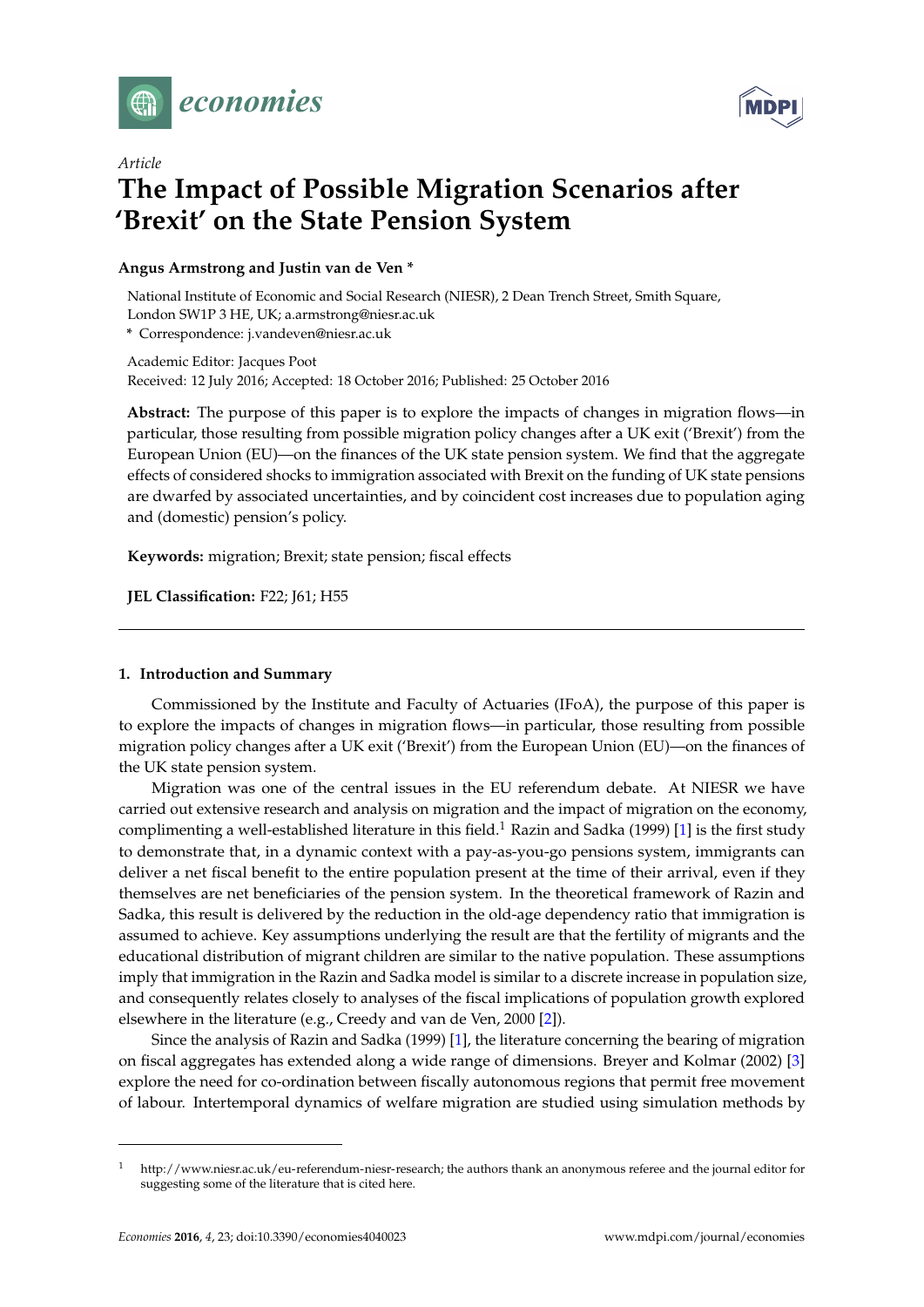Geide-Stevenson and Ho (2004) [\[4\]](#page-11-3), and Fedotenkov (2014) [\[5\]](#page-12-0) explores associated implications of pension funding (pay-as-you-go or funded). Leers et al. (2003) [\[6\]](#page-12-1) consider interactions between fertility, wages and migration in a context where the value of pensions is determined by voter preferences. Their analysis reveals that the simple narrative—whereby a fall in fertility delivers higher wage growth, encouraging inward migration that off-sets upward pressure on the old-age-dependency ratio—can be overturned if the elderly successfully lobby for a rise in pensions paid for by taxes on labour.

In contrast to the theoretical literature that is cited above, empirical evidence concerning the fiscal impact of immigration has been relatively thin. Recent literature has, however, started to fill this gap. In 2014, for example, the *Economic Journal* published a special issue focusing on evidence "that allows assessment of how much immigrants take out of and contribute to the public purse", Dustmann and Frattini (2014 [\[7\]](#page-12-2), p. F565). Evidence from repeated cross-sectional survey data reported between 2001 and 2011 in that special issue suggests that, at least in Britain (the focus of the current paper), immigrants made a positive net fiscal contribution. This is especially true of immigrants from EEA countries, who Brexit is most likely to affect (Dustmann and Frattini, 2014 [\[8\]](#page-12-3)).

A number of studies have explored the likely fiscal implications for the UK of changes to migratory flows following Brexit. Wadsworth et al. (2016) [\[9\]](#page-12-4), for example, reports that EU immigrants to the UK "are more educated, younger, more likely to be in work and less likely to claim benefits than the UK-born. About 44% have some form of higher education compared with only 23% of the UK-born" (p. 1). Furthermore, the report concludes that "EU immigrants pay more in taxes than they take out in welfare and the use of public services" (p. 1). In a similar vein, Lisenkova and Sanchez-Martinez (2016) [\[10\]](#page-12-5) report results using an Overlapping Generations model, which indicate that the UK economy will be 9% smaller in aggregate, and 1% smaller per capita, by 2065 under Brexit. Lisenkova and Sanchez-Martinez also find that leaving the EU will have a negative impact on the UK's public finances due to a rising dependency ratio.

One aspect of the Brexit debate that has not previously been considered, is the extent to which EEA migrants contribute to, and draw on, the state pension system in a dynamic context. To our knowledge, this is the first study to quantify the possible impact of alternative migration scenarios under Brexit on the UK pension system. To carry out this research we require some plausible alternative migration scenarios and a simulation model which differentiates the characteristics of EU and non-EU migrants and indigenous or native residents. Here we consider three possible migration scenarios based of the volume of migrant flows, and a further three scenarios where the earnings of new migrants are assumed to increase significantly following Brexit, designed to reflect an 'Australian-style' points system.

Our main conclusions are that reductions in immigration would have a negative impact on the public finances. To offset these impacts policy change in the form of increases in national insurance contributions, reductions in pensioner benefits, or increases in the state pension age could be used. More restrictive immigration policies would, not surprisingly, have more negative impacts. However, these impacts could be mitigated, and indeed reversed, were the government to introduce a skills or points based migration policy (perhaps similar to the policy in Australia) resulting in a very significant improvement in the incomes (and implicitly the skills or qualifications) of new immigrants. The reduction in EU migrants, an increase in total non EU migrants, and an up-scaling of skills are all policies that were aired in the UK referendum debate. However, an important policy question, which we do not address here, is whether these policies would and could actually be delivered in practice.

To carry out this analysis we use NIESR's Lifetime Income Distributional Analysis model (LINDA), originally developed by NIESR for HM Treasury, Revenue and Customs, and the Department of Work and Pensions. A full description of the model can be found in van de Ven (2016) [\[11\]](#page-12-6), and a description of how the model's parameters have been set is provided in van de Ven (2016) [\[12\]](#page-12-7); a short non-technical summary is contained in [A](#page-10-0)ppendix A  $[13]$ . The model, which can be freely downloaded from the internet [\(www.simdynamics.org\)](www.simdynamics.org), includes a detailed description of the UK tax and transfer system, as it stood at the time of the (April) 2016 Budget statement.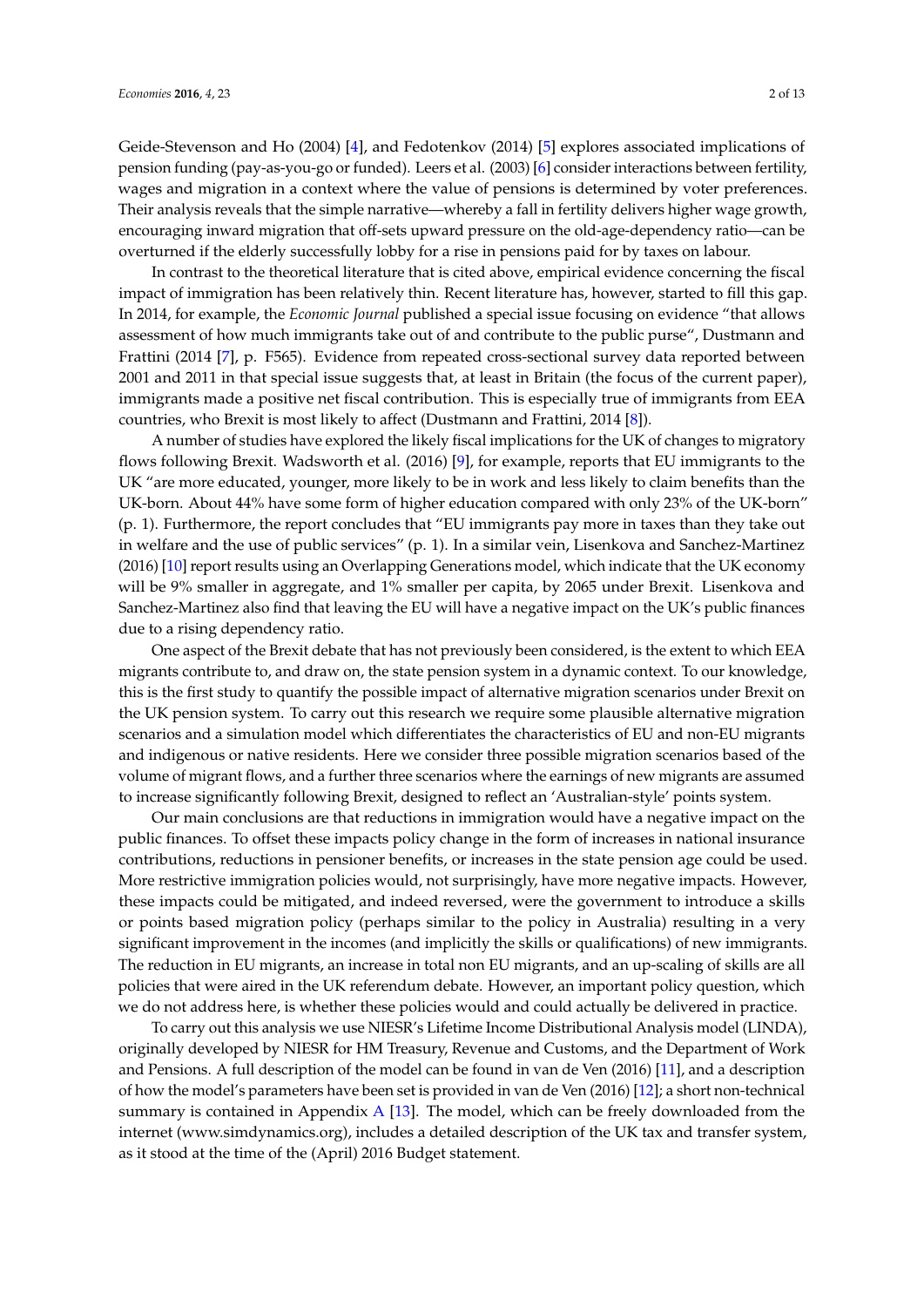The simulated pensions system is comprised of three pillars. The first pillar is a means-tested welfare safety net (the Pension Credit) eligible to all resident adults over state pension age. Benefits payable under this pillar are withdrawn at a rate of 100% of other income up to a threshold, and 40% thereafter, until the benefit is exhausted. The second pillar is a contributory (basic) state pension, rights to which are accrued through the payment or accreditation of (national insurance) contributions during the working lifetime. The value of the full state pension payable under the second pillar is approximately equal to the threshold at which welfare benefits payable under the first pillar (discussed above) begin to be withdrawn at a rate of 40%. The third pillar is comprised of private (personal and occupational) pensions, which are simulated as (notional) defined contribution schemes, participation in which is voluntary. Benefits under the first two pillars are assumed to be paid from state pension age, which is defined by government, and is currently scheduled to increase from 65 in 2016 to 68 in 2034. In contrast, the timing of access to wealth held in private pensions is an endogenous decision in the model, and can be taken at any time between ages 55 and 74.

We use the LINDA micro-simulation model to show the impact of each of the six Brexit migration scenarios on key elements of government spending and tax revenue and the overall budgetary impact. This is done by taking differences between a simulation base scenario, and a counterfactual Brexit scenario, where the only differences between the two scenarios are the assumptions concerning migration.

We then consider the adjustments to each of three policy levers necessary to achieve budget neutrality under each Brexit migration scenario. The first lever considers rate adjustments to class 1 National Insurance Contributions, which is a proportional tax on labour income applied in the UK. The second lever considers the proportional adjustment required to the value of all state sponsored (first and second tier) pension benefits. The third lever considers adjustments to the state pension age. Importantly, labour and savings behavior are fully endogenous in LINDA, and consequently respond to changes in the incentives implied by transfer policy. This ensures that behavioural responses are fully taken into account in our projections. Note that much of the public debate thus far has only focused on one side—either the additional expenditure, due to claimed in-work benefits, or the additional income, due to higher taxes paid. In this study we bring them together to show the overall budgetary impact of the migration scenarios and assumptions about changes in future migrants' income.

We add two caveats to these findings. First, while the impact of alternative migration scenarios on tax revenue and expenditure are large and statistically significant, the net effect on the government budget—although substantive—is not statistically significant. This underscores the importance of uncertainty associated with the projected effects. Second, the increase in total state retirement benefits over the time period considered, without any change in migration policy, of around £94 billion dwarfs the higher costs due to any changes in migration scenarios we consider. From this perspective, the substantive issues are about domestic policy.

#### <span id="page-2-0"></span>**2. Migration Scenarios**

As the review by O'Donoghue et al. (2010) [\[14\]](#page-12-9) makes clear, there are a wide range of alternative approaches used to simulate the effects of migration in the microsimulation literature. Key modelling decisions include whether to model net migration or immigration and emigration flows separately, the variables that describe the likelihood of emigration, the approach taken to generate the characteristics of immigrants, and whether to accommodate re-entry of emigrants. These decisions depend upon the reasons for the respective model's development, and the data that are available for parameterisation.

Migration has been accommodated in LINDA to meet two key objectives. First, the model should be capable of reflecting official projections for the age distribution of the population through time. Secondly, the model should reflect the bearing that contemporary trends concerning migration would have on the distribution of income if they were to continue into the projected future. Although the first of these two objectives could be achieved by modelling net migration only, allowing for both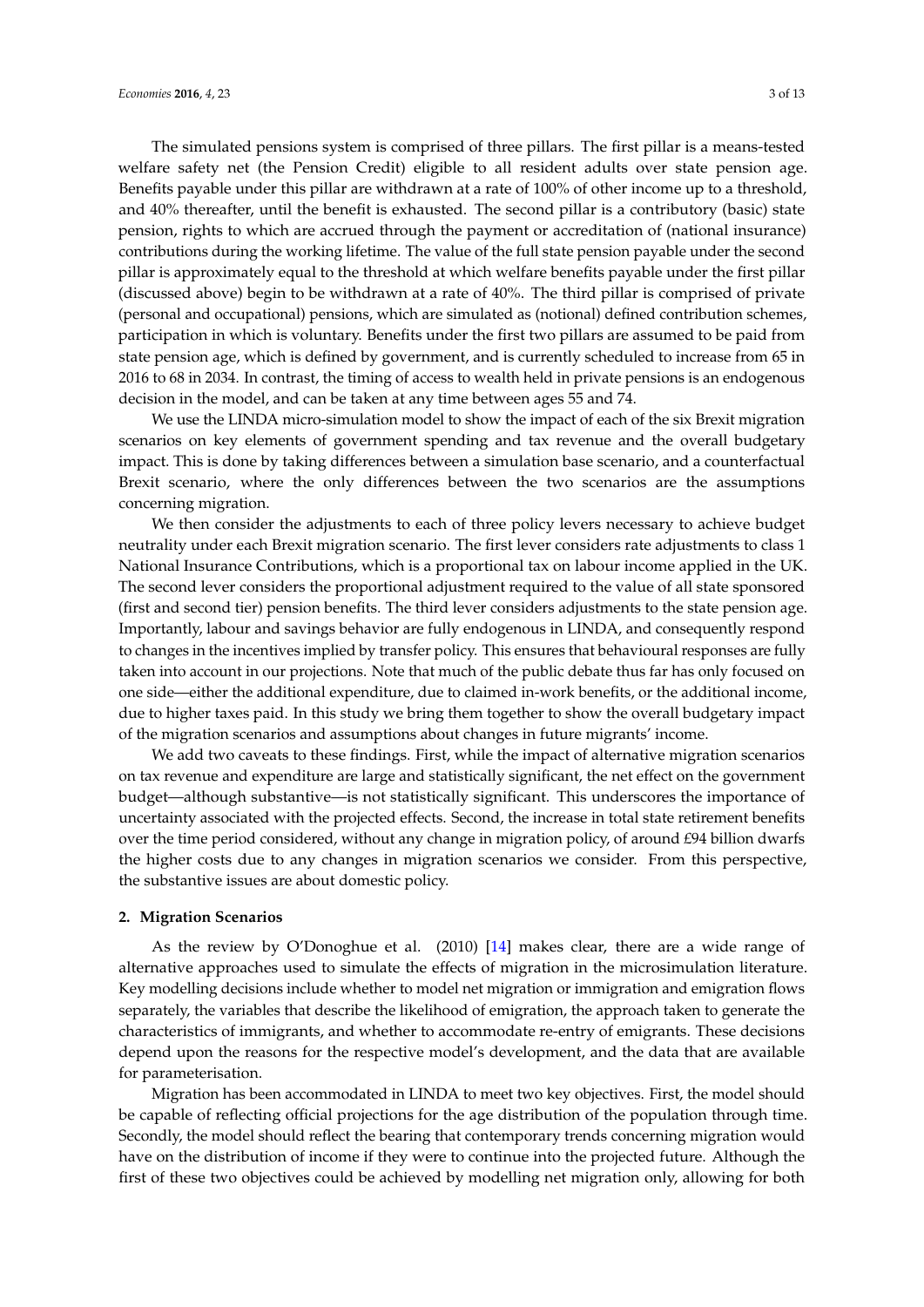immigration and emigration helps to meet the second objective. LINDA is consequently designed to accommodate explicitly both immigration and emigration in each simulated year.

There are two key approaches to generating the characteristics of recent immigrants in a microsimulation context (see, e.g., Duleep and Dowhan, 2008 [\[15\]](#page-12-10)). The 'regression' based approach *Economies* **2016**, *4*, 23 4 of 13 involves estimating a system of equations that describe all of the characteristics of interest, and to use these equations to generate the circumstances of new immigrants when they enter the model. Valid implementation of this approach is, however, exceptionally challenging in any context where more than a few characteristics need to be imputed. The alternative approach has been to initialise the circumstances of migrant entrants to the modelling frame by 'cloning' individuals selected from a 'donor' population pool. LINDA employs a cloning method for generating new migrants.  $T$  there are two approach is, nowever, exceptionally characteristics in any context

The model parameters include the total numbers of immigrants and emigrants, distinguished by age and government office region, to be assumed for each prospective year. Importantly, the age distribution is exhaustive, including both the very old and very young. The model parameters also describe the proportion of emigrants who were previously immigrants, and the division of immigrants into age specific (domestic) disposable income quintiles. This set of parameters permits a series of 'target numbers' to be calculated, separately for immigrants and emigrants. don't poulation produce pour the very old and very young. The model

The model uses a procedure based on random draws to reflect the target numbers for migrants that are described above. Starting with immigration, the model selects at random and without replacement a candidate donor from the simulated domestic population. The characteristics that are used as targets for the immigrant population—namely, the numbers and age of benefit unit members, region, and disposable income quintile—are then evaluated for the candidate. The influence of the candidate on the target numbers for immigrants is determined. If recognition of the candidate as a donor benefit unit for immigration does not result in any one of the targets numbers being exceeded, then the candidate is accepted; otherwise they are rejected. New random draws continue to be taken until all targets for the immigrant population are met. Simulation of emigration proceeds in the same manner, subject to a slightly different set of targets. that are manigratic population. That eye, the manners and age of effects and members,

In order to model the impact of migration in LINDA, we consequently need to know the number and characteristics of immigrants and emigrants, differentiating between EU and non-EU migrants. As our base case, we take the 2014-based Principal Population Projections for the UK produced by the Office for National Statistics (ONS), and the migration assumptions contained therein. These are the official migration statistics and projections and we believe therefore they are an appropriate place to start. The official projections show net migration falling to 185,000 from 2020 to 2021, and remaining constant at that level in subsequent years. The ONS projects both immigration and emigration by remaint at that level in subsequent years. The ONS projects both immigration and emigration by age. We combine this with the ONS International Passenger Survey which shows the break-down between EU and non-EU migrants to project the base net migration scenario for 2020–2021 shown in Figure 1 below. man to moder the impact of inigration in Eq e combine this with the ONS international Passenger Survey which shows the Dreak

<span id="page-3-0"></span>

**Figure 1.** Base simulation scenario net migration from 2020 to 2021. Sources: Office of National **Figure 1.** Base simulation scenario net migration from 2020 to 2021. Sources: Office of National Statistics, 2015 and authors' calculations. Statistics, 2015 and authors' calculations.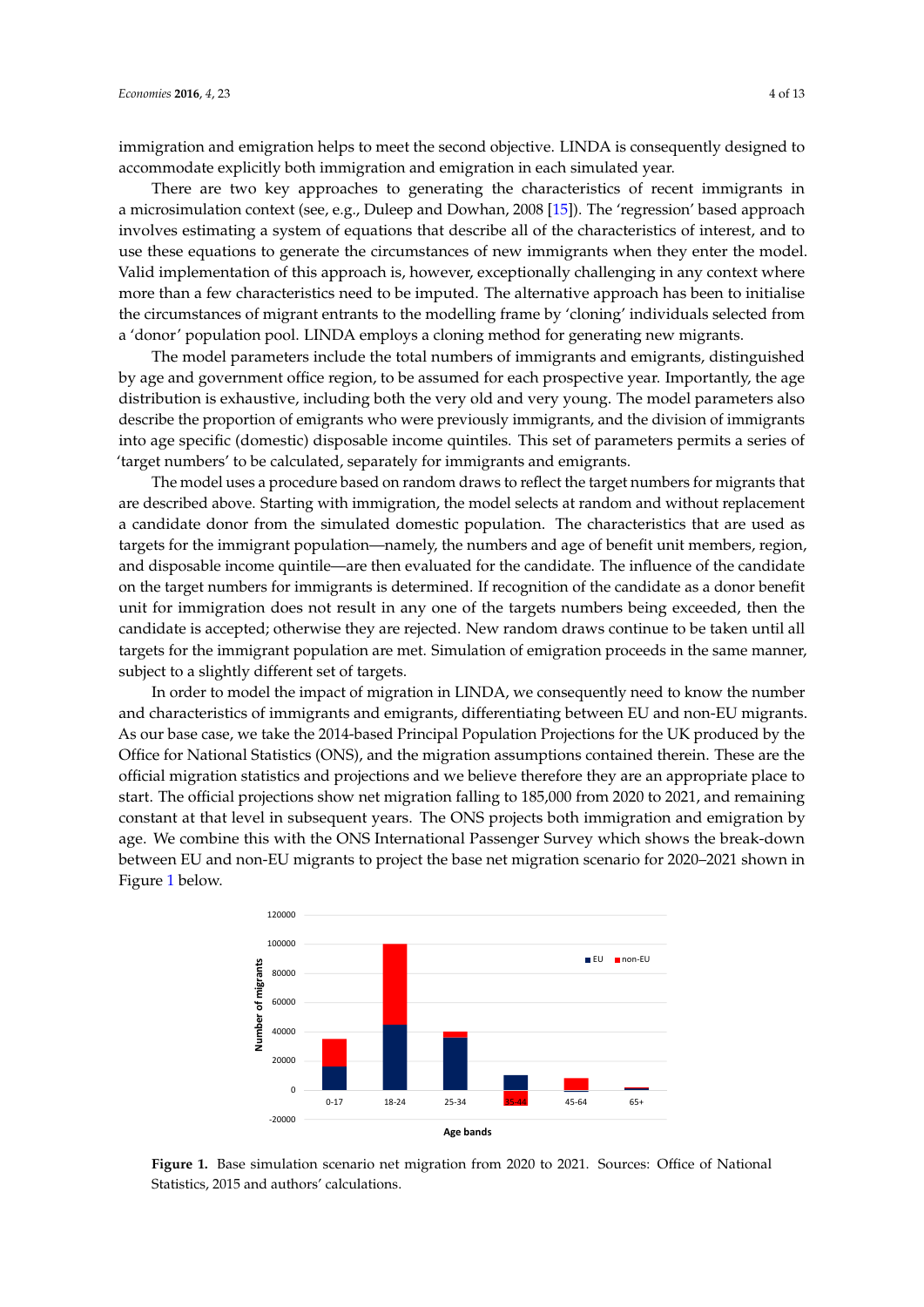However, the ONS Population Projections data does not provide any further details on the characteristics of the projected new migrants. We use data on recent UK immigration and emigration to disaggregate between EU and non-EU migrants; and we use data from the Family Resources Survey to estimate the income distribution of new migrants, and hence their labour market characteristics and outcomes. A summary of recent immigrants by age and income quintile distribution is presented in Table [1](#page-4-0) below. For example, of the 25 to 34 year old immigrants, 51.8% are in the lowest 40% of the overall UK gross income distribution. **Table 1.** Distribution of recent immigrants to the UK relative to the gross equivalised benefit unit

<span id="page-4-0"></span>Table 1. Distribution of recent immigrants to the UK relative to the gross equivalised benefit unit incomes of the wider UK population.

| Age       | Sample      |        | <b>Gross Equivalised Income Ouintile</b> |       |       |                |  |
|-----------|-------------|--------|------------------------------------------|-------|-------|----------------|--|
| Band      | <b>Size</b> | Lowest | 2                                        | 3     | 4     | <b>Highest</b> |  |
| $18 - 24$ | 483         | 0.232  | 0.222                                    | 0.162 | 0.172 | 0.205          |  |
| $25 - 34$ | 1127        | 0.270  | 0.248                                    | 0.186 | 0.158 | 0.137          |  |
| $35 - 44$ | 476         | 0.291  | 0.278                                    | 0.143 | 0.118 | 0.162          |  |
| $45 - 64$ | 241         | 0.277  | 0.246                                    | 0.200 | 0.111 | 0.165          |  |
| $65+$     | 31          | 0.627  | 0.130                                    | 0.071 | 0.056 | 0.115          |  |

Source: Authors' calculations on Family Resources Survey data pooled over 2010/11 to 2012/13 cross-sections; Notes: Total gross income is reported in the Survey by the variable code = buinc; Income equivalised using the OECD revised scale; Income quintiles evaluated by age and year based on population omitting recent immigrants; Recent immigrants defined as benefit units in which all adult members reported as moving to the immigrants; Recent immigrants defined as benefit units in which all adult members reported as moving to the UK and where the most recent immigrant arrived within the 5 years preceding the month of their inclusion in the Survey. the Survey.

## <span id="page-4-2"></span>*2.1. Migration Flow Scenarios 2.1. Migration Flow Scenarios*

We construct six alternative scenarios to assess the impact of changes to migration policy after We construct six alternative scenarios to assess the impact of changes to migration policy after a a possible Brexit outcome. These scenarios are implemented in our modelling from 2017 onwards. possible Brexit outcome. These scenarios are implemented in our modelling from 2017 onwards. The The first three scenarios listed below—1A, 2A and 3A—each differ by the number or flow of migrants, but we importantly assume that the incomes of new migrants remain unchanged from the base case but we importantly assume that the incomes of new migrants remain unchanged from the base case based on the official projections. In each scenario we assume that emigration flows of UK natives out of based on the official projections. In each scenario we assume that emigration flows of UK natives out the UK remains unchanged. The overall effect of these assumptions is shown in [Fi](#page-4-1)gure 2. The second set of scenarios, introduced in Section [2.2](#page-5-0) below, allows for assumed differences in earnings of migrants to reflect an illustrative points-based policy, also sho[wn](#page-4-1) in Figure 2.

<span id="page-4-1"></span>

**Figure 2.** Net inward migration flows by year and simulation scenario. **Figure 2.** Net inward migration flows by year and simulation scenario.

## 2.1.1. Base 2.1.1. Base

Population and migration projections contained in the ONS Populations Projections 2014. Population and migration projections contained in the ONS Populations Projections 2014.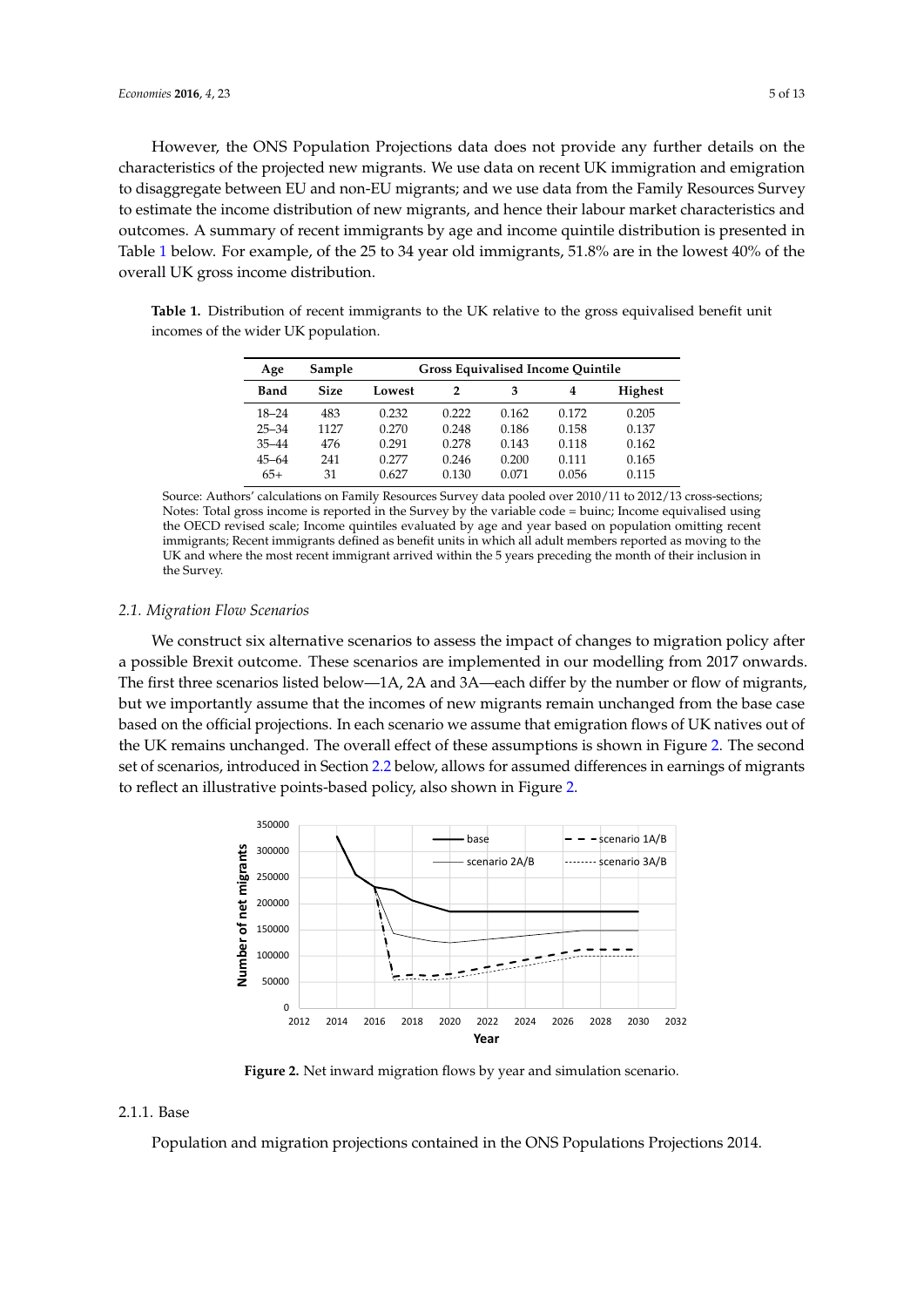## 2.1.2. Scenario 1A

Scenario 1A could be described as a "restrictive" policy. We assume a substantial reduction in EU migration, with no offsetting change in non-EU flows:

- Immigration from the EU declines to 1/3 of base value in all years from 2017.
- Immigration from outside the EU remains unchanged.
- Emigration of immigrants who were originally from the EU declines linearly from 2018, stabilising at 1/3 of the original projection by 2027.
- Emigration of UK natives and immigrants from outside the EU remain unchanged.

## 2.1.3. Scenario 2A

In Scenario 2A, we assume—as some proponents of Brexit have proposed—that a reduction in migration from the EU is offset, in part, by an increase in immigration from outside the EU:

- Immigration from the EU declines to 1/3 of base value in all years from 2017.
- Immigration from outside the EU increases to offset 50% of the reduction in immigrant numbers from the EU.
- Emigration of immigrants who were originally from the EU declines linearly from 2018, stabilising at 1/3 of the original projection by 2027.
- Emigration of immigrants who were originally from outside the EU increases linearly from 2018, stabilising in 2027 at a rate proportional to the rise in the number of non-EU immigrants arriving in the UK.
- Emigration of UK natives remains unchanged.

#### 2.1.4. Scenario 3A

In Scenario 3A, we assume that policy is adjusted to meet the government's target that net migration should be reduced to 100,000 or below. This requires not just reductions in EU migration, but also some additional reductions in non-EU migration.

- Immigration from the EU declines to 1/3 of base value in all years from 2017.
- Immigration from outside the EU adjusts from 2017, so that total net migration stabilises from 2027 at 100,000 net new entrants per year.
- This requires a reduction in non-EU net immigration from 77,000 to 64,000 per year or 17% fall in total over ten years.
- Emigration of immigrants who were originally from the EU declines linearly from 2018, stabilising at 1/3 of the base projection by 2027.
- Emigration of immigrants who were originally from outside the EU adjusts from 2018, to stabilise from 2027 at a rate proportional to the change in the number of non-EU (non-UK) immigrants.

## <span id="page-5-0"></span>*2.2. Points-Based Migration Assumptions*

As noted above, in Scenarios 1A, 2A, and 3A, we assume that that the incomes of new migrants remain unchanged from the base case; we simply vary the flow numbers. However, it is also possible that changes in policy will result in changes to the characteristics of new migrants. In particular, proponents of Brexit have argued that ending the free movement of labour would allow the UK to pursue a more targeted policy of economic migration, often described loosely as an "Australian-style points system".

The model used to simulate the implications of alternative migration scenarios includes only a distinction between those holding graduate and non-graduate qualifications. In contrast, the Australian system of targeted skilled migration is designed to advantage the 'skills' in demand by the domestic labour market. This is in contrast with the model of skilled migration recently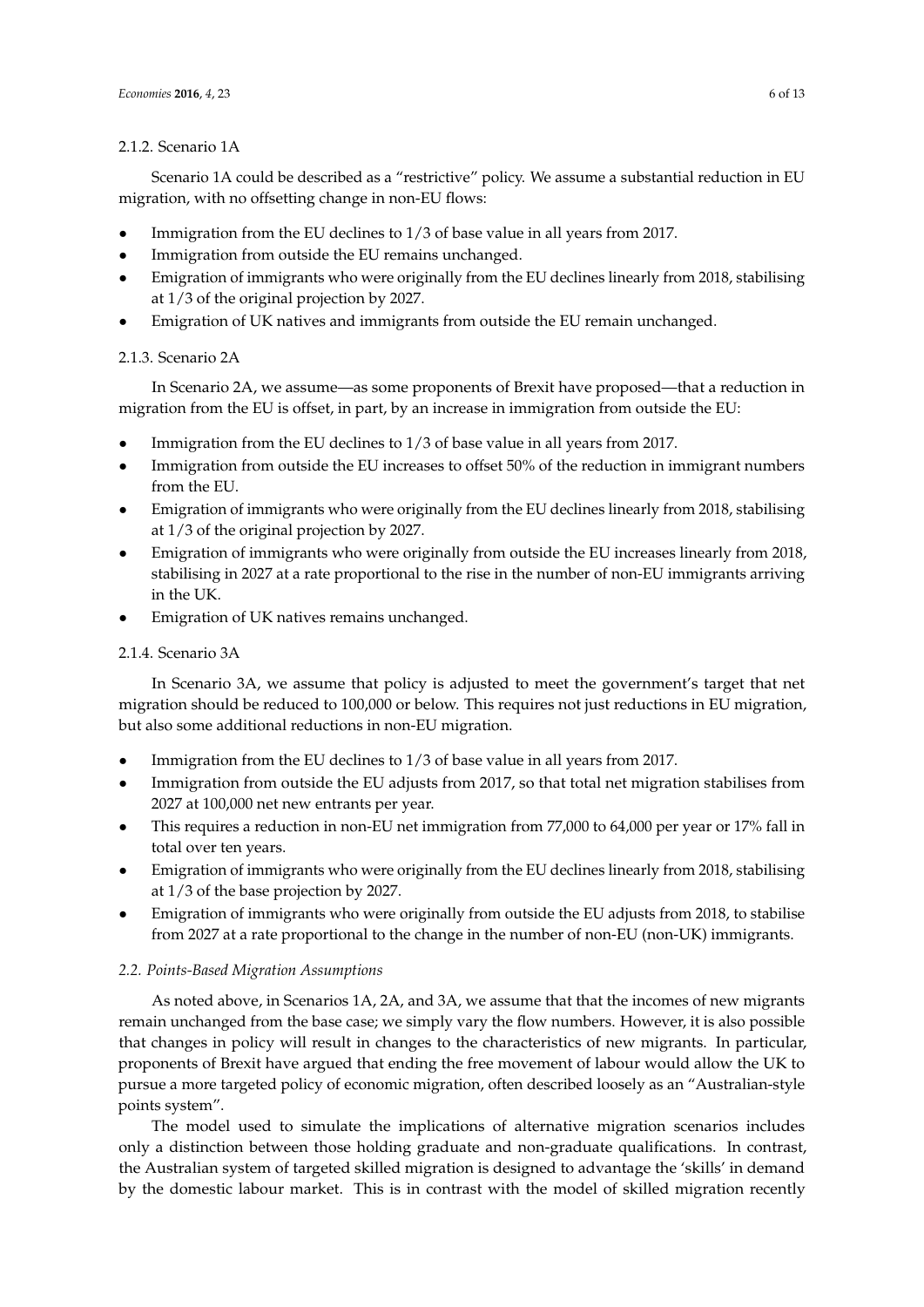abandoned in Canada, which discriminated in favour of "higher" education in general. In context of the characteristics simulated by the model, the targeting of "skills" by the Australian-style points system is best proxied by income.<br>That new immigrants have a different income different income different income different income different income the characteristics simulated by the model, the targeting of "skills" by the Australian‐style points abandoned in Canada, which dis

We consequently vary each of the scenarios discussed in Section [2.1](#page-4-2) by assuming that changes to the UK have the UK have that  $\alpha$ migration policy mean that new immigrants have a different income distribution to past immigrants.<br>-In particular, we assume that policy changes mean that new immigrants to the UK have the same level of income relative to the resident population as currently observed for immigrants to Australia. that currently observed; the plausibility of this assumption is discussed below. Apart from This implies a considerable increase in the incomes earned by immigrants to the UK over that currently immigrants under 25, all other immigrant age groups to Australia have a higher relative income than observed; the plausibility of this assumption is discussed below. Apart from immigrants under 25, all other immigrant age groups to Australia have a higher relative income than recent immigrants to australia i<br>below the income to australia is reported in the distribution of reported in the income than the contract of t the UK (comparing Tables [1](#page-4-0) and [2\)](#page-6-0) although their incomes on average are still below the income of natives. The distribution of recent immigrants' income to Australia is reported in Table [2](#page-6-0) below.

| Age         |        |       | <b>Gross Equivalised Income Quintile</b> |       |                |
|-------------|--------|-------|------------------------------------------|-------|----------------|
| <b>Band</b> | Lowest | 2     | 3                                        | 4     | <b>Highest</b> |
| $18 - 24$   | 0.272  | 0.250 | 0.159                                    | 0.160 | 0.159          |
| $25 - 34$   | 0.231  | 0.218 | 0.197                                    | 0.198 | 0.156          |
| $35 - 44$   | 0.177  | 0.195 | 0.167                                    | 0.223 | 0.239          |
| $45 - 64$   | 0.203  | 0.214 | 0.211                                    | 0.189 | 0.183          |
| $65+$       | 0.471  | 0.132 | 0.114                                    | 0.115 | 0.168          |

<span id="page-6-0"></span>Table 2. Distribution of recent immigrants to Australia relative to the gross equivalised benefit unit incomes of the wider Australian population.  $\frac{1}{2}$   $\frac{1}{2}$   $\frac{1}{2}$   $\frac{1}{2}$   $\frac{1}{2}$   $\frac{1}{2}$   $\frac{1}{2}$   $\frac{1}{2}$   $\frac{1}{2}$   $\frac{1}{2}$   $\frac{1}{2}$   $\frac{1}{2}$   $\frac{1}{2}$   $\frac{1}{2}$   $\frac{1}{2}$   $\frac{1}{2}$   $\frac{1}{2}$   $\frac{1}{2}$   $\frac{1}{2}$   $\frac{1}{2}$   $\frac{1}{2}$   $\frac{1}{2}$ 

Source: Authors' calculations on Australian Survey of Income and Housing data, pooled over 2008 and 2010 cross-sections; Notes: Total gross income is reported in the Survey by the variable code = inctscu8; Income equivalised using the OECD revised scale; Income quintiles evaluated by age and year on population omitting equivalised using the OECD revised scale, income quintines evaluated by age and year on population omitting recent immigrants; Recent immigrants defined as benefit units in which at least one adult member reported moving to Australia at some time after 1996.

Combining the shift in immigrant incomes with the changes in migrant numbers produces three additional simulation Scenarios: 1B, 2B and 3B. The migration flows however remain the same additional simulation Scenarios: 1B, 2B and 3B. The migration flows however remain the same quantum as shown in Figure [2.](#page-4-1) quantum as shown in Figure 2.

#### **3. Results 3. Results**

#### *3.1. Population 3.1. Population*

<span id="page-6-1"></span>The impact of each simulated scenario, relative to the base scenario, on the UK population is The impact of each simulated scenario, relative to the base scenario, on the UK population is displayed in Figure [3.](#page-6-1) displayed in Figure 3.



**Figure 3.** Impact of scenarios on UK resident population relative to base case. **Figure 3.** Impact of scenarios on UK resident population relative to base case.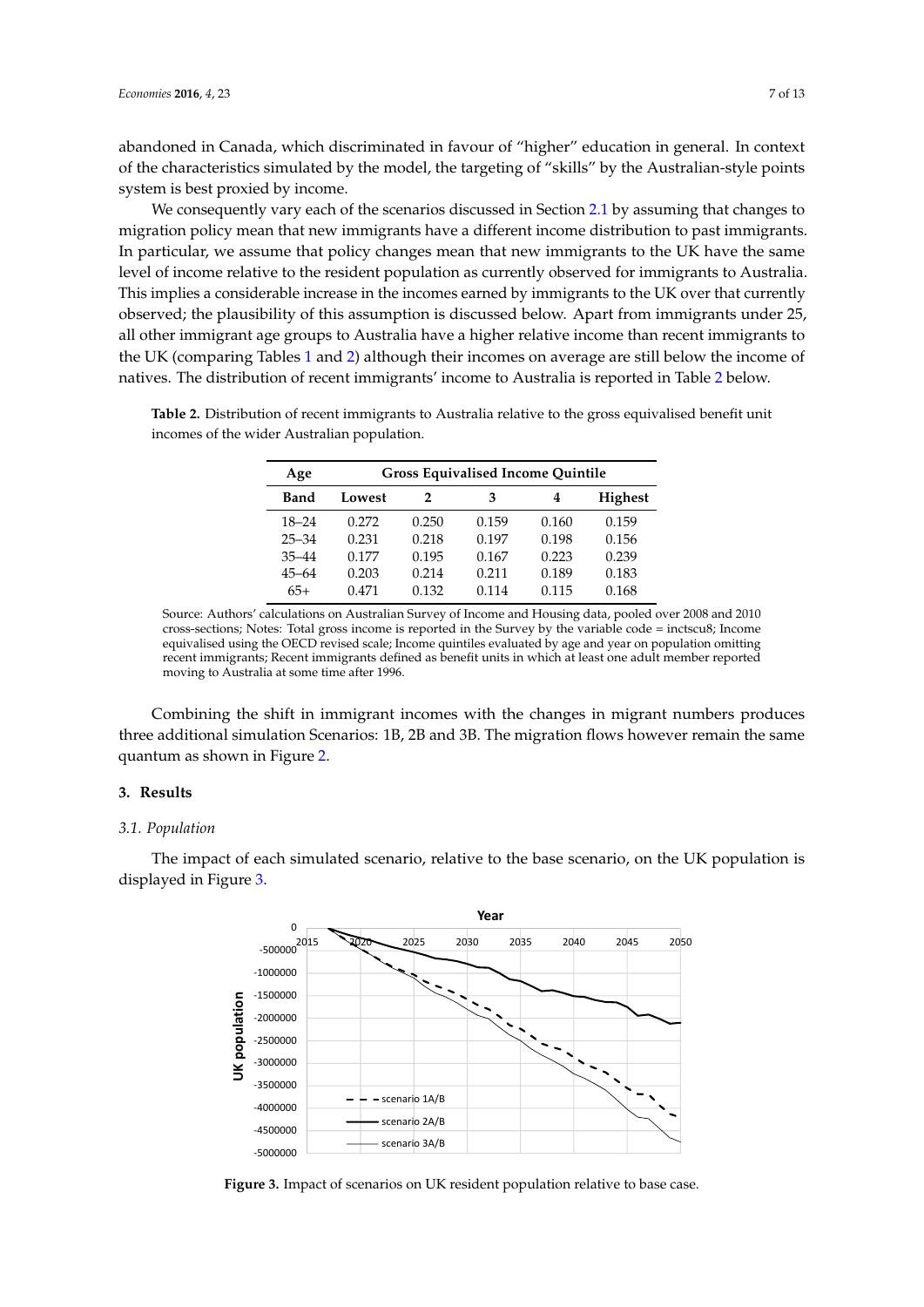We see a substantial decline in the UK population relative to the base case of the ONS population projection, driven by two effects. The first of these is the reduction in the number of immigrants living in the UK. Scenario 1A, for example, generates a decline in the immigrant population in the UK of 1.4 million by 2030, and by 2.9 million by 2050. The second effect on the resident population is fewer children born in the UK as a result of the decline in the immigrant population. This second feature reduces the UK population by a larger margin as the time horizon is lengthened: under Scenario 1A, it reduces the population by 150,000 by 2030, and by 1.3 million by 2050. By 2050, the largest fall in the UK resident population, relative to the base line, is 4.7 million under Scenario 3A, and the smallest fall, of 2.1 million, is under Scenario 2A.

#### *3.2. Budgetary Impacts*

As an illustration of the detailed simulation results, we show the impact of Scenario 1A on the main taxes and benefits in 2032 (15 years from the beginning of the simulation) and in 2057 (40 years on) in Table [3.](#page-7-0) The data in the table are the aggregated results of 21 simulations of the model for the single scenario. These 21 simulations differ from one another in the random draws that are used to project adults forward through time by LINDA. Projected characteristics that depend upon random draws in LINDA include the selection of immigrants and emigrants (as discussed in Section [2\)](#page-2-0), relationship status, the timing of birth of dependent children, educational upgrading, wage potential and wage offers. The table shows the mean and the standard deviation for each item of revenue and expenditure taken over all 21 simulations for Scenario 1A.

<span id="page-7-0"></span>

|             |                 | Government Expenditure   |                          |                                               |                |                    |           |
|-------------|-----------------|--------------------------|--------------------------|-----------------------------------------------|----------------|--------------------|-----------|
| Simulation  | Working<br>Aged | from State Pension Age   |                          | <b>Government Revenue</b>                     | Net<br>Revenue |                    |           |
|             | <b>Benefits</b> | Contributory<br>Pensions | Other<br><b>Benefits</b> | <b>National</b><br>Income<br>Tax<br>Insurance |                | Value Added<br>Tax |           |
|             |                 |                          | 2032                     |                                               |                |                    |           |
| Base        | 111,480         | 171,115                  | 8,540                    | 53,397                                        | 99,624         | 127,560            | $-10,554$ |
|             | (973)           | (999)                    | (250)                    | (681)                                         | (1,156)        | (460)              | (2,618)   |
| Scenario 1A | 106,305         | 171,503                  | 8,267                    | 51,788                                        | 97,528         | 124,436            | $-12,324$ |
|             | (645)           | (932)                    | (229)                    | (623)                                         | (1,038)        | (404)              | (2,020)   |
| Effects     | $-5,175$        | 388                      | $-273$                   | $-1,609$                                      | $-2,096$       | $-3,124$           | $-1,770$  |
|             | (822)           | (237)                    | (172)                    | (277)                                         | (621)          | (240)              | (1,723)   |
|             |                 |                          | 2057                     |                                               |                |                    |           |
| Base        | 170,100         | 262,981                  | 11,072                   | 80,260                                        | 138,832        | 181,083            | $-43,979$ |
|             | (2,387)         | (1,250)                  | (299)                    | (935)                                         | (1,860)        | (711)              | (3,909)   |
| Scenario 1A | 153,382         | 261,472                  | 9,855                    | 74,886                                        | 131,634        | 169,731            | $-48,457$ |
|             | (2, 471)        | (1,284)                  | (311)                    | (899)                                         | (1,592)        | (661)              | (3,613)   |
| Effects     | $-16,718$       | $-1,510$                 | $-1,217$                 | $-5,373$                                      | $-7,198$       | $-11,352$          | $-4,478$  |
|             | (1,678)         | (822)                    | (297)                    | (595)                                         | (1,745)        | (595)              | (3,460)   |

|  | Table 3. Budgetary effects of Scenario 1A (£m). |  |  |  |  |  |
|--|-------------------------------------------------|--|--|--|--|--|
|--|-------------------------------------------------|--|--|--|--|--|

Notes: table reports statistics generated by 21 independent repeated simulations of base and Scenario 1A scenarios; Budget figures in £m (2016); Table reports arithmetic means and standard deviations between simulations; standard deviations in parentheses.

These results show that the reduction in migration, not surprisingly, causes a reduction both in all (simulated) sources of government revenue, and in benefit expenditure with the exception of expenditure on pensions where the effect is not statistically significant. For example, limiting the flow of immigrants from the EU under Scenario 1A results in a decline of working age benefits of around £5.2 billion and at the same time a fall in VAT receipts of £3.1 billion in 2032. Most of the impact on benefits comes through reductions in payments of working age benefits, while reductions in tax are felt across all the main taxes (income tax, National Insurance, and VAT). The overall impact is a reduction in net revenues of about £1.8 billion (0.6% of total tax revenues in the model) in 2032, and of £4.5 billion (1.2% of total tax revenues) in 2057.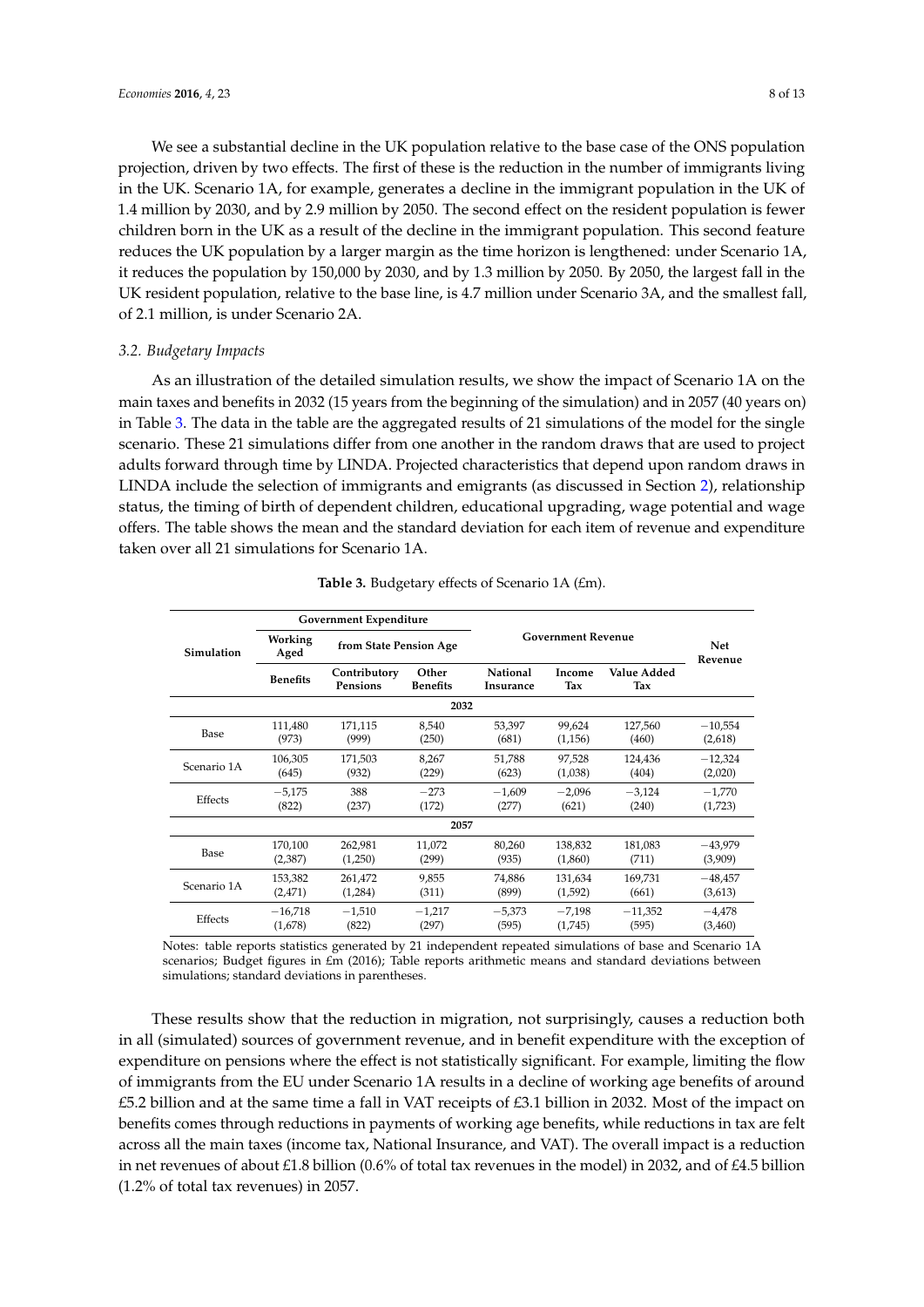Two additional points arising from Table [3](#page-7-0) are of note. First, although Scenario 1A results in a substantive reduction in net revenues in 2032 and 2057, the projected reductions are dwarfed by projected increases in total state retirement benefits between 2032 and 2057 even in the base case. In this regard, the £4.5 billion fall in revenues to 2057 is only 4% of the coincident increase in state retirement benefits of £94 billion (irrespective of migration scenario) simulated between 2032 (£171 billion plus  $£9$  billion) and 2057 (£263 billion plus £11 billion) under the base scenario.

Secondly, the standard errors reported in the table indicate that, whereas Scenario 1A results in statistically significant reductions in taxes, this is balanced by statistically significant falls in (working aged) benefits, so that the net effect on the government budget—although substantive—is not statistically significant at the 90% confidence interval to 2057, or at the 70% confidence interval to 2032. These results underscore the importance of uncertainty associated with the projected effects of changes in migration. Although the simulation methodology considered here made it impractical to generate standard errors for all results, this important result should be borne in mind when interpreting the remainder of the simulated output. Full results were obtained using a simulation profile that was found to be generally representative of the mean effects displayed for Scenario 1A in the table below; associated statistics are reported in Appendix [B.](#page-11-4)

The budgetary effects for all simulation scenarios are reported in Table [4](#page-8-0) below. Note that the results in the table show the outcome for a single simulation of each scenario. Therefore, the net budget shortfall of Scenario 1A of £3.2 billion in 2032 in Table [4](#page-8-0) is a single point estimate. By comparison, the results in Table [3](#page-7-0) show the mean of 21 simulations. The way to read this is that the simulation result of Scenario 1A in Table [4](#page-8-0) of £3.2 billion is within one standard deviation (£1.7 billion) of the mean value reported in Table [3](#page-7-0) of £1.8 billion.

<span id="page-8-0"></span>

| Counterfactual     | Net Budget Effect (£m 2016) | NIC (%) | <b>Pensioner Benefits (%)</b> | Pensionable Age |  |  |  |  |  |
|--------------------|-----------------------------|---------|-------------------------------|-----------------|--|--|--|--|--|
| 2032               |                             |         |                               |                 |  |  |  |  |  |
| BASE               |                             | 12      | 100                           | 67              |  |  |  |  |  |
| <b>SCENARIO 1A</b> | $-3,203$                    | 0.8     | $-2.6$                        | 0.4             |  |  |  |  |  |
| <b>SCENARIO 2A</b> | $-711$                      | 0.2     | $-0.5$                        | 0.1             |  |  |  |  |  |
| <b>SCENARIO 3A</b> | $-3,926$                    | 1.0     | $-3.1$                        | 0.5             |  |  |  |  |  |
| <b>SCENARIO 1B</b> | 371                         | $-0.1$  | 0.3                           | 0.0             |  |  |  |  |  |
| <b>SCENARIO 2B</b> | 3,045                       | $-0.8$  | 2.5                           | $-0.4$          |  |  |  |  |  |
| <b>SCENARIO 3B</b> | 281                         | $-0.1$  | 0.2                           | 0.0             |  |  |  |  |  |
| 2057               |                             |         |                               |                 |  |  |  |  |  |
| BASE               |                             | 12      | 100                           | 68              |  |  |  |  |  |
| <b>SCENARIO 1A</b> | $-8,057$                    | 1.4     | $-3.6$                        | 1.1             |  |  |  |  |  |
| <b>SCENARIO 2A</b> | 873                         | $-0.1$  | 0.4                           | 0.1             |  |  |  |  |  |
| <b>SCENARIO 3A</b> | $-7,712$                    | 1.4     | $-3.4$                        | 1.0             |  |  |  |  |  |
| <b>SCENARIO 1B</b> | 7,883                       | $-1.4$  | 3.5                           | $-0.9$          |  |  |  |  |  |
| <b>SCENARIO 2B</b> | 6,859                       | $-1.2$  | 3.0                           | $-0.8$          |  |  |  |  |  |
| <b>SCENARIO 3B</b> | 5,543                       | $-1.0$  | 2.5                           | $-0.7$          |  |  |  |  |  |

**Table 4.** Simulated budget measures in 2032 and 2057.

Notes: NIC: reports projected adjustments to class 1 basic rates required to obtain 0 net budget effect. Pensioner benefits: reports percentage adjustment to Guarantee Credit (applied to all pensioners), Savings Credit, and State Pension required to obtain 0 net budget effect pensionable age: reports change in years to state pension age required to obtain 0 net budget effect.

In order to focus on the sustainability of the pension system, the table shows the net budget impact of changes to immigration and the necessary adjustments to NIC rates, pensioner benefits, and/or pension age required to offset those impacts. The adjustments are estimated by running a number of simulations about the base policy parameters to find the true value. So, under Scenario 1A, offsetting the impacts of the reduction in migration reported for 2032 would require an increase in NICs of 0.8%, a reduction in the value of pensioner benefits of 2.6%, or alternatively an increase of 0.4 years in the state pension age. By contrast, Scenario 2B would allow a reduction in NICs of 0.8% to maintain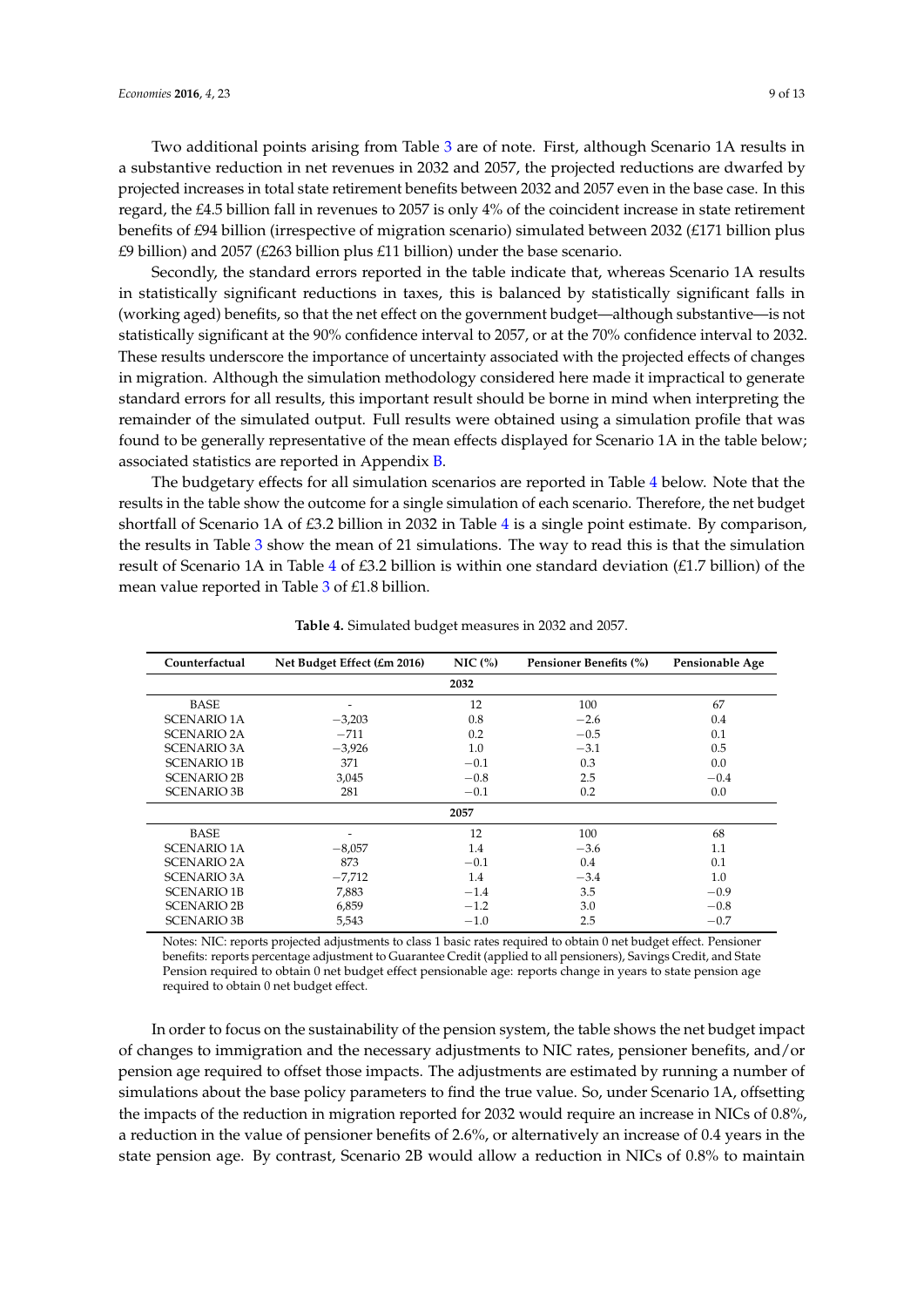budget neutrality in 2032. However, under this scenario we are increasing both the number of non-EU migrants and with higher earning potential.

#### **4. Discussion**

The key conclusions from this analysis emerge immediately from the table above. Reductions in immigration would have a modestly negative impact on the public finances and the sustainability of the pension system, in both the medium (to 2032) and long term (to 2057). This is seen from Scenario 1A in 2032 and 2057 in the table. These impacts could be offset to make a budget neutral policy by an increase in national insurance contributions, reductions in pensioner benefits, or increases in the state pension age. Table [4](#page-8-0) shows that assuming that future immigrants have the same skills and earnings as those in the past, the effects on public finances are in the same direction for each of the three scenarios we have assumed. Scenario 2, which has a much smaller reduction in total migration, due to the assumption of an offsetting increase in non-EU migrants, has negligible effect on public finances. The takeaway message is that more restrictive immigration policies would, not surprisingly, have more negative effects on the net government budget.

These budgetary effects of limiting immigration to the UK could be mitigated, and indeed reversed, were the government able to successfully implement a radical change in the incomes (and implicitly the skills or qualifications) of new migrants. For example, if the distribution of migrant income relative to the income of UK natives resembled the distribution in Australia under the so-called 'points system'. These findings are intuitively plausible—migrants, since they are mostly of working age, can be expected to have a positive impact on the public finances, although this impact may attenuate over time as they age. However, the skills mix, and hence incomes, of new migrants is a key driver of their fiscal impact, so a substantial improvement in the skills mix of new migrants can in principle offset the negative impacts of reducing migration.

Some important caveats are in order. First, the analysis here focuses on personal taxes and transfers: that is, we model the most important taxes on income and consumption, and spending on welfare benefits and pensions. Spending on other public services, such as health and education, and other tax revenues, such as taxes on companies and a number of other smaller revenue sources, are excluded from the analysis. However, our results are qualitatively similar to that of other analyses (OBR, 2015 [\[16\]](#page-12-11); Lisenkova and Sanchez-Martinez, 2016 [\[10\]](#page-12-5)) which, while incorporating considerably less detail on the individual characteristics of the population, take account of a broader range of taxes and spending programmes.

Second, on the scenarios, these are inevitably stylised. In particular, the assumption in the "B" scenarios that the UK could immediately change the composition of new migrants to match that of Australian migrants is unrealistic. For example, Scenario 2B assumes a substantial increase in non-EU immigrants and a substantial increase in their qualifications (proxied by earnings) at the same time. The immigration systems, economies, labour markets, and sources of immigrant flows to Australia are entirely different from those to the UK; in addition, the UK has considerably less control over some migrants flows (for example, refugees) than over economic migrants. In practice, the B scenarios here should be regarded as an upper bound on the improvements to the fiscal position that could be achieved by changing the mix of new migrants.

**Acknowledgments:** The analysis reported in this study was commissioned by the Institute and Faculty of Actuaries (IFoA). The authors are grateful for detailed comments from a review panel at the IFoA, two anonymous referees, and the editor of *Economies*. Jonathan Portes provided very helpful guidance concerning migratory assumptions. The usual disclaimer applies. We are grateful to the Institute and Faculty of Actuaries (IFoA) for commissioning this research.

**Author Contributions:** Van de Ven was primarily responsible for generating numerical analysis and providing an initial guide to interpretation. Armstrong was responsible for drafting of the report.

**Conflicts of Interest:** The authors declare no conflict of interest.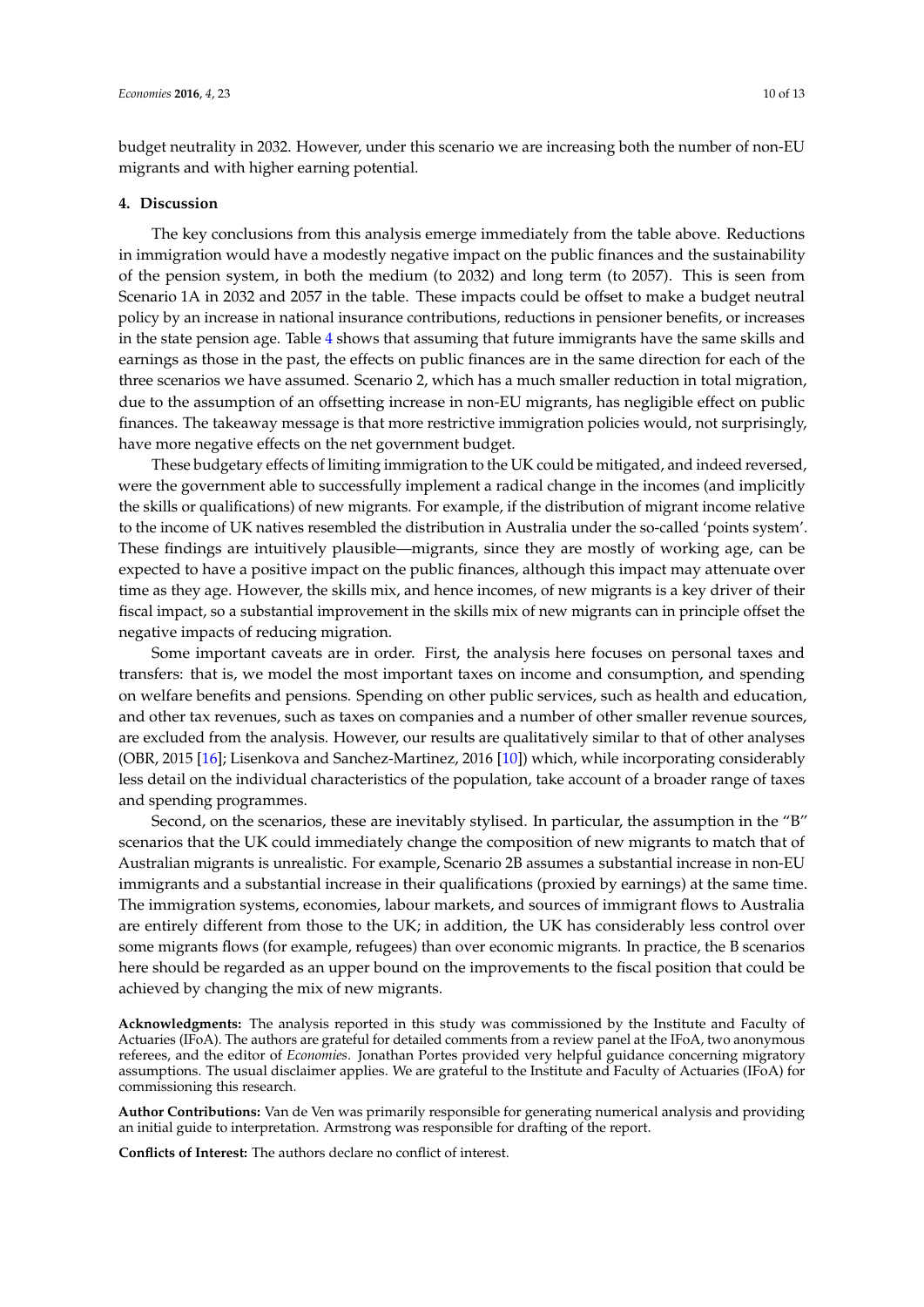<span id="page-10-0"></span>The Lifetime INcome Distributional Analysis model (LINDA) is a dynamic micro-simulation model that projects the evolving histories of a representative cross-section of the UK population through time. The model is the product of more than a decade of research and development at the National Institute, and is designed to explore the distributional consequences of discrete changes to the economic environment, including changes to tax and benefits policy. Models of this type are very valuable for distinguishing the effects of policy changes on households with specific characteristics. For example at budget time we are used to statements like "A family with two young children will be better off, but a pensioner household worse off".

In most micro-simulation models, economic behaviour is represented by simple statistical relationships. For example, savings functions may be estimated describing savings as a function of age, income and family circumstances. Labour supply may be treated in the same way, or at best treated as the outcome of a static optimisation.

Macro-economic modellers have been aware of the Lucas critique for many years. The Lucas critique recognises that many decisions—and particularly those concerning the trade-offs between work/leisure and consumption/savings—are sensibly regarded as trade-offs in context of the incentives that people face. It follows that both current saving and labour supply are going to depend on expectations of incomes and relative prices. For example, an increase in state pensions paid to people over 65 should be expected to reduce the saving of people under 65. Or the effects of changes to the tax regime faced by middle-aged savers will depend on the sort of benefit scheme that they expect to find in place when they reach retirement. Statistical estimates of saving or labour supply functions account for these expectations only implicitly, and are therefore ill-suited to adapt to changing expectations in context of policy reform.

The LINDA model adapts to the above observations by projecting family decisions on the assumption that these are the product of dynamic optimisation, given explicit assumptions regarding expectations. The assumption that people engage in some form of optimisation when making their decisions has been a source of criticism for models of the type discussed here. But a powerful riposte to this argument in the field of policy analysis is that it would be odd to implement policies that work as intended only if they are systematically misunderstood. Understanding the incentives embodied by policy counterfactuals is an essential step in good policy design, even if policy-makers ultimately choose to focus upon other issues of concern when selecting between policy alternatives. In short, the fundamental premise underlying use of the modelling framework is that it is a useful way of projecting behavioural responses to incentives embodied by policy counterfactuals; and that this is true even if people do not actually make the optimising calculations that are a central feature of the modelling approach.

A behavioural model can reveal responses to alternative policy counterfactuals in a way that statistical models cannot. How do unemployment benefits affect individual's willingness to work? What are the implications for incentives of changes to the tax relief on savings? Who is likely to respond to changes in pensions means testing? These are the kinds of questions that can only be addressed adequately using a dynamic optimisation model. Furthermore, the intertemporal aspect of the model also permits behavioural responses to be considered over the life course. For example, what effect does encouraging employment early in an individual's life have on their wages when middle aged, and across their entire lifetime?

The analytical approach also makes explicit allowance for individual welfare, which facilitates evaluation of policy alternatives. Many policy proposals, for example, imply different effects at different stages of the life course, and for individuals located at different places in the income/wealth distribution. A revenue neutral increase in retirement benefits, for example, may require a parallel increase in tax payments—a policy counterfactual that would benefit retired individuals at the expense of the working population. The model is a useful tool for assessing whether the additional pension benefits that young households will receive in retirement are sufficient to compensate for the additional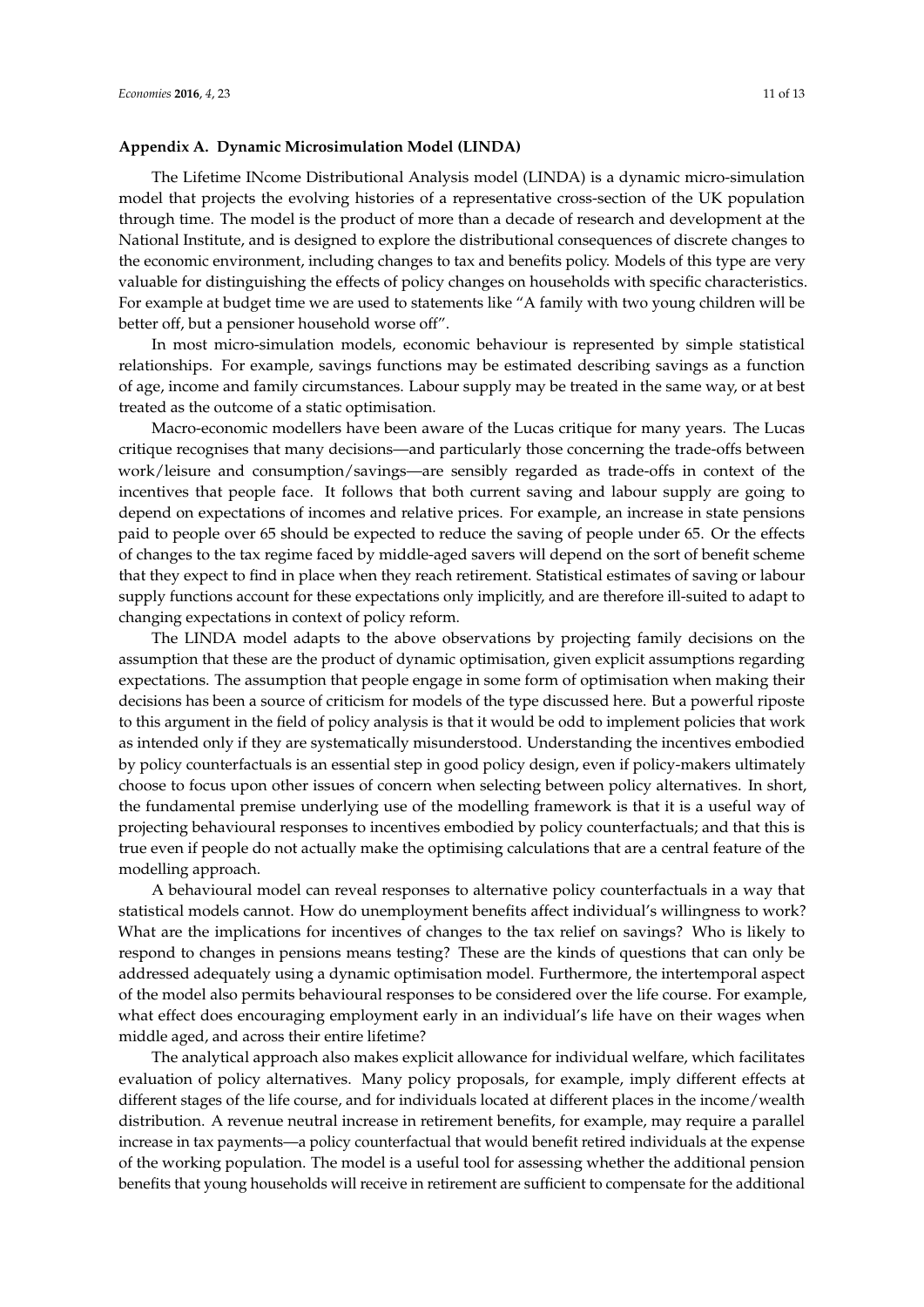tax burden that they must bear during their working lifetime. Thus one can say whether, over the life course, a young household is better or worse off.

|             |                                        | Government Expenditure   |                          |                           |               |                    |             |  |
|-------------|----------------------------------------|--------------------------|--------------------------|---------------------------|---------------|--------------------|-------------|--|
| Simulation  | Working Aged<br>from State Pension Age |                          |                          | <b>Government Revenue</b> |               |                    |             |  |
|             | <b>Benefits</b>                        | Contributory<br>Pensions | Other<br><b>Benefits</b> | National<br>Insurance     | Income<br>Tax | Value Added<br>Tax | Revenue     |  |
| Base        | 111,194                                | 169,817                  | 8,756                    | 53,256                    | 99,632        | 127,296            | $-9,583$    |  |
| Scenario 1A | 106,933                                | 170.059                  | 8,142                    | 51,477                    | 96.917        | 123.954            | $-12,786$   |  |
|             | $(-4,261)$                             | (242)                    | $(-615)$                 | $(-1,779)$                | $(-2,715)$    | $(-3,342)$         | $(-3,203)$  |  |
| Scenario 1B | 105,118                                | 170,412                  | 8,035                    | 51,924                    | 97,905        | 124,524            | $-9,212$    |  |
|             | $(-6,076)$                             | (595)                    | $(-722)$                 | $(-1,332)$                | $(-1,727)$    | $(-2,772)$         | (371)       |  |
| Scenario 2A | 108,584                                | 169,776                  | 8,463                    | 52,490                    | 98,268        | 125,772            | $-10,294$   |  |
|             | $(-2,610)$                             | $(-41)$                  | $(-293)$                 | $(-766)$                  | $(-1,364)$    | $(-1, 524)$        | $(-711)$    |  |
| Scenario 2B | 106,750                                | 170,078                  | 8,110                    | 53,101                    | 99,194        | 126,105            | $-6,539$    |  |
|             | $(-4, 444)$                            | (261)                    | $(-646)$                 | $(-155)$                  | $(-438)$      | $(-1,191)$         | (3,045)     |  |
| Scenario 3A | 106,035                                | 170,233                  | 8,189                    | 50.997                    | 96.417        | 123,533            | $-13,509$   |  |
|             | $(-5, 159)$                            | (416)                    | $(-567)$                 | $(-2,259)$                | $(-3,215)$    | $(-3,763)$         | $(-3, 926)$ |  |
| Scenario 3B | 103,881                                | 170,241                  | 8,027                    | 51,716                    | 97,107        | 124,024            | $-9,302$    |  |
|             | $(-7,313)$                             | (424)                    | $(-730)$                 | $(-1, 540)$               | $(-2, 525)$   | $(-3,272)$         | (281)       |  |

#### <span id="page-11-4"></span>**Appendix B. Detailed Simulated Output**

**Table B1.** Summary of budgetary effects of alternative migratory scenarios in 2037.

Source: Authors' calculations using simulated data generated by the LINDA microsimulation model; Notes: Bracketed terms report differences between simulation counterfactual and base in £m.

| Simulation  | Government Expenditure                               |                          |                          | Government Revenue    | Net           |                    |             |
|-------------|------------------------------------------------------|--------------------------|--------------------------|-----------------------|---------------|--------------------|-------------|
|             | <b>Working Aged</b><br><b>From State Pension Age</b> |                          |                          |                       |               |                    |             |
|             | <b>Benefits</b>                                      | Contributory<br>Pensions | Other<br><b>Benefits</b> | National<br>Insurance | Income<br>Tax | Value Added<br>Tax | Revenue     |
| Base        | 169,946                                              | 261,682                  | 10,994                   | 80,237                | 138,480       | 180,892            | $-43,012$   |
| Scenario 1A | 154,666                                              | 260,592                  | 9,662                    | 74,351                | 130,396       | 169,104            | $-51,069$   |
|             | $(-15,280)$                                          | $(-1,090)$               | $(-1,332)$               | $(-5,886)$            | $(-8,084)$    | $(-11,788)$        | $(-8.057)$  |
| Scenario 1B | 150,671                                              | 259.354                  | 8.574                    | 76.799                | 135.174       | 171,496            | $-35,129$   |
|             | $(-19,275)$                                          | $(-2,328)$               | $(-2, 421)$              | $(-3, 438)$           | $(-3,306)$    | $(-9,396)$         | (7,883)     |
| Scenario 2A | 162,312                                              | 259,964                  | 10,197                   | 78,424                | 136,687       | 175,221            | $-42,139$   |
|             | $(-7, 634)$                                          | $(-1,718)$               | $(-797)$                 | $(-1, 813)$           | $(-1,793)$    | $(-5,671)$         | (873)       |
| Scenario 2B | 158,157                                              | 260,492                  | 8.725                    | 78.873                | 136,037       | 176,310            | $-36,153$   |
|             | $(-11,789)$                                          | $(-1,190)$               | $(-2,269)$               | $(-1,364)$            | $(-2, 443)$   | $(-4, 582)$        | (6,859)     |
| Scenario 3A | 152,151                                              | 259,389                  | 10,087                   | 74,036                | 129,510       | 167,356            | $-50,724$   |
|             | $(-17, 795)$                                         | $(-2,293)$               | $(-907)$                 | $(-6,201)$            | $(-8.970)$    | $(-13,536)$        | $(-7, 712)$ |
| Scenario 3B | 148,213                                              | 259,756                  | 8.282                    | 75.736                | 133,392       | 169,654            | $-37,469$   |
|             | $(-21,733)$                                          | $(-1,926)$               | $(-2,712)$               | $(-4, 501)$           | $(-5,088)$    | $(-11, 238)$       | (5,543)     |

**Table B2.** Summary of budgetary effects of alternative migratory scenarios in 2057.

Source: Authors' calculations using simulated data generated by the LINDA microsimulation model; Notes: Bracketed terms report differences between simulation counterfactual and base in £m.

#### **References**

- <span id="page-11-0"></span>1. Razin, A.; Sadka, E. Migration and pension with international capital mobility. *J. Public Econ.* **1999**, *74*, 141–150. [\[CrossRef\]](http://dx.doi.org/10.1016/S0047-2727(99)00038-9)
- <span id="page-11-1"></span>2. Creedy, J.; van de Ven, J. Retirement Incomes: Private Savings versus Social Transfers. *Manch. Sch.* **2000**, *68*, 539–551. [\[CrossRef\]](http://dx.doi.org/10.1111/1467-9957.00217)
- <span id="page-11-2"></span>3. Breyer, F.; Kolmar, M. Are national pension systems efficient if labor is (im)perfectly mobile? *J. Public Econ.* **2002**, *83*, 347–374. [\[CrossRef\]](http://dx.doi.org/10.1016/S0047-2727(00)00170-5)
- <span id="page-11-3"></span>4. Geide-Stevenson, D.; Ho, M.S. International labor migration and social security: Analysis of the transition path. *J. Popul. Econ.* **2004**, *17*, 535–551. [\[CrossRef\]](http://dx.doi.org/10.1007/s00148-004-0202-5)